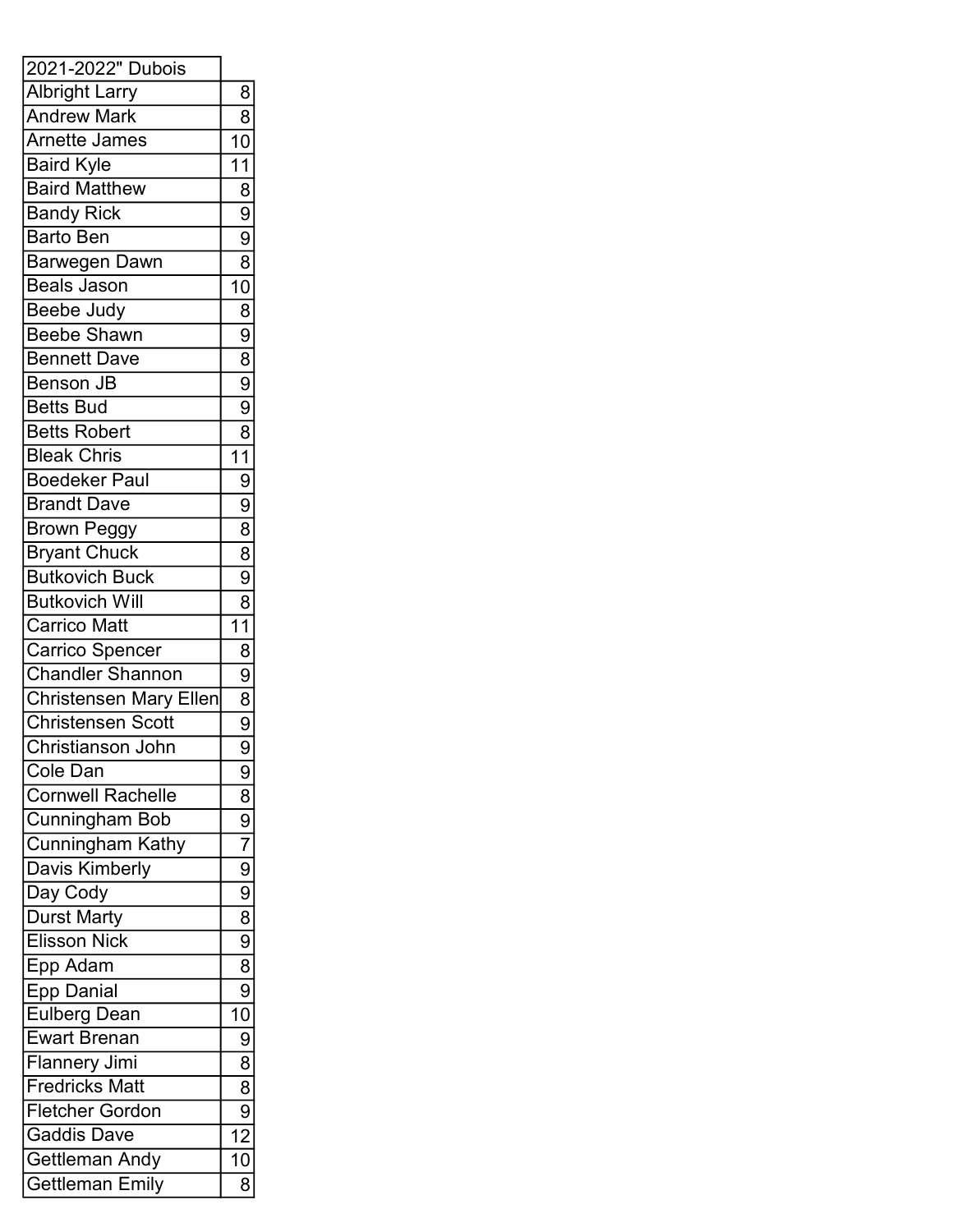| Gettelman Sara         | 8                                                                                   |
|------------------------|-------------------------------------------------------------------------------------|
| <b>Grove Kelly</b>     | $\overline{9}$                                                                      |
| <b>Grubb Katie</b>     |                                                                                     |
| <b>Hammer Martin</b>   |                                                                                     |
| Hansen Stephen         |                                                                                     |
| <b>Haslam David</b>    |                                                                                     |
| Haslem Jeremy          | $\frac{8}{9}$ $\frac{8}{8}$ $\frac{8}{9}$                                           |
| <b>Hehnke Bonna</b>    |                                                                                     |
| <b>Henery Lisa</b>     |                                                                                     |
| <b>Henery Tom</b>      |                                                                                     |
| <b>Herbst Matt</b>     |                                                                                     |
| Hernandez Kirsten      | $\frac{1}{9}$<br>$\frac{1}{8}$<br>$\frac{1}{8}$                                     |
| <b>Heron Josh</b>      |                                                                                     |
| Hughes Shira           |                                                                                     |
| Humphrey Adam          |                                                                                     |
| <b>Hunt Chuck</b>      |                                                                                     |
| Jardine Cale           |                                                                                     |
| Johnson Bodie          |                                                                                     |
| <b>Johnson Polly</b>   |                                                                                     |
| Johnson Wayne          |                                                                                     |
| Jorgens Preston        |                                                                                     |
| Jorgenson Preston      |                                                                                     |
| Judd Garland           |                                                                                     |
| <b>Kane Tom</b>        |                                                                                     |
| <b>Kieth Ann</b>       | $\frac{\log  \omega }{\log  \omega }$                                               |
| <b>Lambert Andre</b>   |                                                                                     |
| Lambert Christopher    |                                                                                     |
| Laperye Kenny          |                                                                                     |
| Lawhorn Erica          |                                                                                     |
| Lee Rick               | 9                                                                                   |
| Leseberg Ty            | 10                                                                                  |
| Lewis Don              | $\frac{9}{11}$                                                                      |
| <b>Lewis Steve</b>     |                                                                                     |
| Liesenfeld Zachary     |                                                                                     |
| <b>Lind Angela</b>     | $\overline{8}$                                                                      |
| <b>Livingston Boyd</b> |                                                                                     |
| <b>Magnussen Jesse</b> |                                                                                     |
| Marschak Lou           |                                                                                     |
| Martinez Chris         |                                                                                     |
| <b>Mausling Alen</b>   | $\begin{array}{c c}\n\hline\n8 \\ \hline\n8 \\ \hline\n9 \\ \hline\n8\n\end{array}$ |
| Merisson Jim           |                                                                                     |
| <b>Mevissen Mike</b>   | $\overline{11}$                                                                     |
| Michaelis Dave         |                                                                                     |
| <b>Michaels Davey</b>  | $\frac{1}{9}$ $\frac{1}{8}$ $\frac{1}{8}$                                           |
| Moore Andrea           |                                                                                     |
| Moore Nicholas         |                                                                                     |
| <b>Moser Justin</b>    | $\overline{\overline{s}}$                                                           |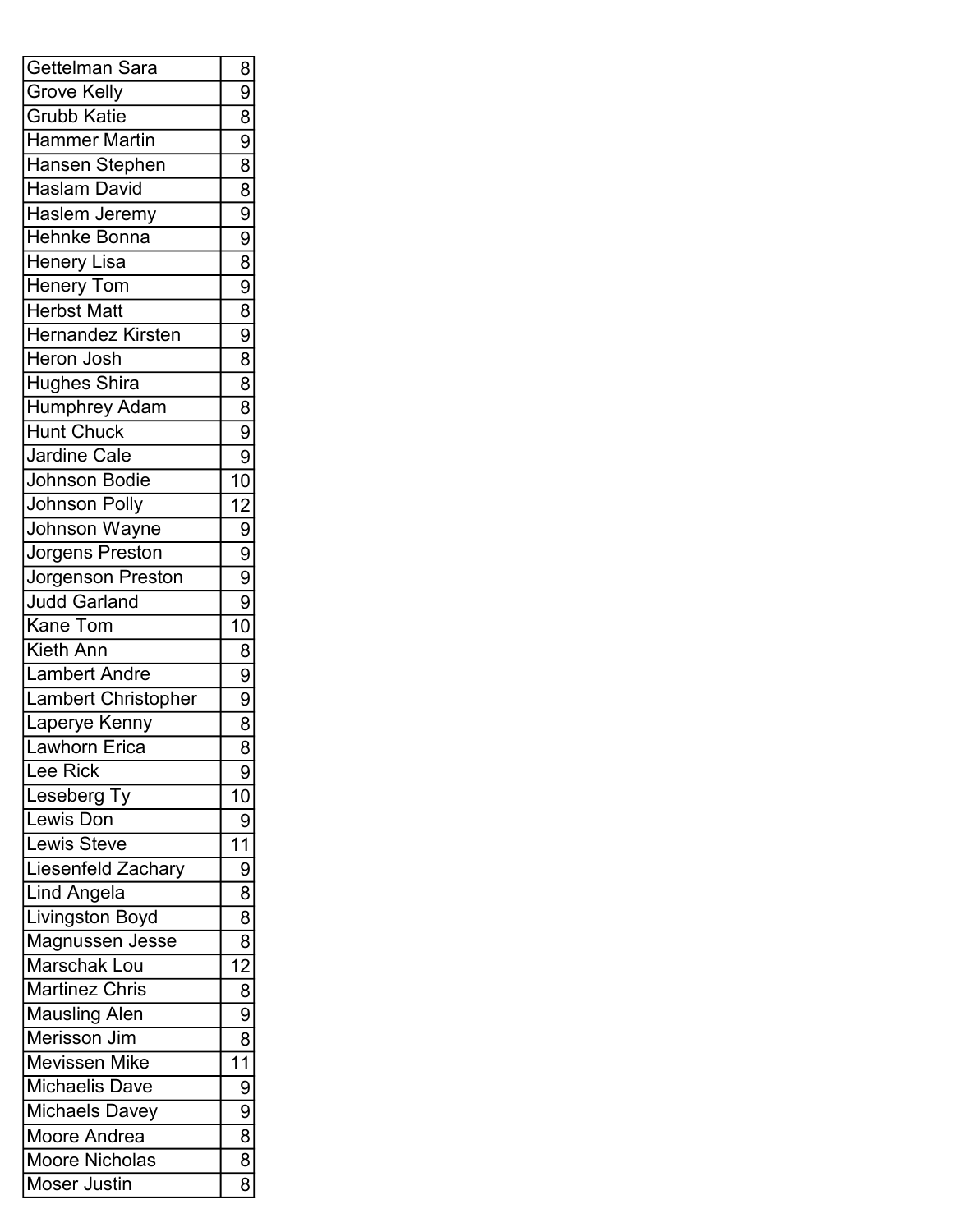| 8<br><b>Mountain Richard</b><br>11<br>Mountain Shaundra<br>$\overline{8}$<br>$\overline{8}$<br><b>Mueller Blaze</b><br>$\overline{7}$<br><b>Mullineux Audra</b><br>$\overline{9}$<br><b>Neal Tony</b><br>$\overline{9}$<br><b>Neale Caleb</b><br>$\overline{11}$<br><b>Nicholson Mike</b><br>$\overline{9}$<br><b>Penticoff Craig</b><br>$\frac{1}{9}$<br>Peterson Byron<br>$\overline{8}$<br><b>Peterson Kelly</b><br>$\frac{8}{10}$<br><b>Pickett Ardy</b><br>Pingree Kay<br><b>Register Will</b><br>$\frac{8}{11}$<br><b>Reynolds Ryanne</b><br><b>Rivers Trampes</b><br>$\overline{7}$<br><b>Rooks Sinead</b><br>$\overline{8}$<br><b>Rose Aston</b><br>$\overline{8}$<br><b>Sanderson Sheila</b><br>$\frac{8}{12}$<br>Schrieber Jay<br><b>Schwinn Bob</b><br>$\frac{1}{8}$<br>$\frac{1}{8}$<br>$\frac{1}{8}$<br>Segars Alda<br>Sharp T.G.<br><b>Shaw Merle</b><br>Shirey Gary<br><b>Shumann Sherri</b><br>$\frac{9}{9}$<br>Slawiak Joe<br><b>Slawiak Mike</b><br><b>Smith Vonna</b><br>9<br><b>Stetter Dustin</b><br>10<br><b>Sullivan Matt</b><br>$\overline{9}$<br>$\overline{9}$<br>Summers Jerimiah<br>$\overline{8}$<br><b>Taylor Heaven</b><br>$\overline{8}$<br>Van Munn Tom<br>Vanoverbeke Bernie<br>$\overline{9}$<br>$\overline{9}$<br><b>Walker Tage</b><br>10<br><b>West Brandon</b><br><b>Whaley Gilbert</b><br>8<br>$\overline{8}$<br><b>Whaley</b> Lee Ann<br><b>Wiener Joel</b><br>$\frac{9}{9}$<br>Williams John<br>$\overline{9}$<br><b>Winter Norman</b><br>$\overline{10}$<br><b>Winters Ed</b><br><b>Wright Betty</b><br>8<br><b>Wyant Dale</b><br>10<br>9 | <b>Moser Marge</b>  | 8 |
|--------------------------------------------------------------------------------------------------------------------------------------------------------------------------------------------------------------------------------------------------------------------------------------------------------------------------------------------------------------------------------------------------------------------------------------------------------------------------------------------------------------------------------------------------------------------------------------------------------------------------------------------------------------------------------------------------------------------------------------------------------------------------------------------------------------------------------------------------------------------------------------------------------------------------------------------------------------------------------------------------------------------------------------------------------------------------------------------------------------------------------------------------------------------------------------------------------------------------------------------------------------------------------------------------------------------------------------------------------------------------------------------------------------------------------------------------------------------------------------------------------------------------------------------------------------------------------------|---------------------|---|
|                                                                                                                                                                                                                                                                                                                                                                                                                                                                                                                                                                                                                                                                                                                                                                                                                                                                                                                                                                                                                                                                                                                                                                                                                                                                                                                                                                                                                                                                                                                                                                                      | Mountain Peggy      |   |
|                                                                                                                                                                                                                                                                                                                                                                                                                                                                                                                                                                                                                                                                                                                                                                                                                                                                                                                                                                                                                                                                                                                                                                                                                                                                                                                                                                                                                                                                                                                                                                                      |                     |   |
|                                                                                                                                                                                                                                                                                                                                                                                                                                                                                                                                                                                                                                                                                                                                                                                                                                                                                                                                                                                                                                                                                                                                                                                                                                                                                                                                                                                                                                                                                                                                                                                      |                     |   |
|                                                                                                                                                                                                                                                                                                                                                                                                                                                                                                                                                                                                                                                                                                                                                                                                                                                                                                                                                                                                                                                                                                                                                                                                                                                                                                                                                                                                                                                                                                                                                                                      |                     |   |
|                                                                                                                                                                                                                                                                                                                                                                                                                                                                                                                                                                                                                                                                                                                                                                                                                                                                                                                                                                                                                                                                                                                                                                                                                                                                                                                                                                                                                                                                                                                                                                                      |                     |   |
|                                                                                                                                                                                                                                                                                                                                                                                                                                                                                                                                                                                                                                                                                                                                                                                                                                                                                                                                                                                                                                                                                                                                                                                                                                                                                                                                                                                                                                                                                                                                                                                      |                     |   |
|                                                                                                                                                                                                                                                                                                                                                                                                                                                                                                                                                                                                                                                                                                                                                                                                                                                                                                                                                                                                                                                                                                                                                                                                                                                                                                                                                                                                                                                                                                                                                                                      |                     |   |
|                                                                                                                                                                                                                                                                                                                                                                                                                                                                                                                                                                                                                                                                                                                                                                                                                                                                                                                                                                                                                                                                                                                                                                                                                                                                                                                                                                                                                                                                                                                                                                                      |                     |   |
|                                                                                                                                                                                                                                                                                                                                                                                                                                                                                                                                                                                                                                                                                                                                                                                                                                                                                                                                                                                                                                                                                                                                                                                                                                                                                                                                                                                                                                                                                                                                                                                      |                     |   |
|                                                                                                                                                                                                                                                                                                                                                                                                                                                                                                                                                                                                                                                                                                                                                                                                                                                                                                                                                                                                                                                                                                                                                                                                                                                                                                                                                                                                                                                                                                                                                                                      |                     |   |
|                                                                                                                                                                                                                                                                                                                                                                                                                                                                                                                                                                                                                                                                                                                                                                                                                                                                                                                                                                                                                                                                                                                                                                                                                                                                                                                                                                                                                                                                                                                                                                                      |                     |   |
|                                                                                                                                                                                                                                                                                                                                                                                                                                                                                                                                                                                                                                                                                                                                                                                                                                                                                                                                                                                                                                                                                                                                                                                                                                                                                                                                                                                                                                                                                                                                                                                      |                     |   |
|                                                                                                                                                                                                                                                                                                                                                                                                                                                                                                                                                                                                                                                                                                                                                                                                                                                                                                                                                                                                                                                                                                                                                                                                                                                                                                                                                                                                                                                                                                                                                                                      |                     |   |
|                                                                                                                                                                                                                                                                                                                                                                                                                                                                                                                                                                                                                                                                                                                                                                                                                                                                                                                                                                                                                                                                                                                                                                                                                                                                                                                                                                                                                                                                                                                                                                                      |                     |   |
|                                                                                                                                                                                                                                                                                                                                                                                                                                                                                                                                                                                                                                                                                                                                                                                                                                                                                                                                                                                                                                                                                                                                                                                                                                                                                                                                                                                                                                                                                                                                                                                      |                     |   |
|                                                                                                                                                                                                                                                                                                                                                                                                                                                                                                                                                                                                                                                                                                                                                                                                                                                                                                                                                                                                                                                                                                                                                                                                                                                                                                                                                                                                                                                                                                                                                                                      |                     |   |
|                                                                                                                                                                                                                                                                                                                                                                                                                                                                                                                                                                                                                                                                                                                                                                                                                                                                                                                                                                                                                                                                                                                                                                                                                                                                                                                                                                                                                                                                                                                                                                                      |                     |   |
|                                                                                                                                                                                                                                                                                                                                                                                                                                                                                                                                                                                                                                                                                                                                                                                                                                                                                                                                                                                                                                                                                                                                                                                                                                                                                                                                                                                                                                                                                                                                                                                      |                     |   |
|                                                                                                                                                                                                                                                                                                                                                                                                                                                                                                                                                                                                                                                                                                                                                                                                                                                                                                                                                                                                                                                                                                                                                                                                                                                                                                                                                                                                                                                                                                                                                                                      |                     |   |
|                                                                                                                                                                                                                                                                                                                                                                                                                                                                                                                                                                                                                                                                                                                                                                                                                                                                                                                                                                                                                                                                                                                                                                                                                                                                                                                                                                                                                                                                                                                                                                                      |                     |   |
|                                                                                                                                                                                                                                                                                                                                                                                                                                                                                                                                                                                                                                                                                                                                                                                                                                                                                                                                                                                                                                                                                                                                                                                                                                                                                                                                                                                                                                                                                                                                                                                      |                     |   |
|                                                                                                                                                                                                                                                                                                                                                                                                                                                                                                                                                                                                                                                                                                                                                                                                                                                                                                                                                                                                                                                                                                                                                                                                                                                                                                                                                                                                                                                                                                                                                                                      |                     |   |
|                                                                                                                                                                                                                                                                                                                                                                                                                                                                                                                                                                                                                                                                                                                                                                                                                                                                                                                                                                                                                                                                                                                                                                                                                                                                                                                                                                                                                                                                                                                                                                                      |                     |   |
|                                                                                                                                                                                                                                                                                                                                                                                                                                                                                                                                                                                                                                                                                                                                                                                                                                                                                                                                                                                                                                                                                                                                                                                                                                                                                                                                                                                                                                                                                                                                                                                      |                     |   |
|                                                                                                                                                                                                                                                                                                                                                                                                                                                                                                                                                                                                                                                                                                                                                                                                                                                                                                                                                                                                                                                                                                                                                                                                                                                                                                                                                                                                                                                                                                                                                                                      |                     |   |
|                                                                                                                                                                                                                                                                                                                                                                                                                                                                                                                                                                                                                                                                                                                                                                                                                                                                                                                                                                                                                                                                                                                                                                                                                                                                                                                                                                                                                                                                                                                                                                                      |                     |   |
|                                                                                                                                                                                                                                                                                                                                                                                                                                                                                                                                                                                                                                                                                                                                                                                                                                                                                                                                                                                                                                                                                                                                                                                                                                                                                                                                                                                                                                                                                                                                                                                      |                     |   |
|                                                                                                                                                                                                                                                                                                                                                                                                                                                                                                                                                                                                                                                                                                                                                                                                                                                                                                                                                                                                                                                                                                                                                                                                                                                                                                                                                                                                                                                                                                                                                                                      |                     |   |
|                                                                                                                                                                                                                                                                                                                                                                                                                                                                                                                                                                                                                                                                                                                                                                                                                                                                                                                                                                                                                                                                                                                                                                                                                                                                                                                                                                                                                                                                                                                                                                                      |                     |   |
|                                                                                                                                                                                                                                                                                                                                                                                                                                                                                                                                                                                                                                                                                                                                                                                                                                                                                                                                                                                                                                                                                                                                                                                                                                                                                                                                                                                                                                                                                                                                                                                      |                     |   |
|                                                                                                                                                                                                                                                                                                                                                                                                                                                                                                                                                                                                                                                                                                                                                                                                                                                                                                                                                                                                                                                                                                                                                                                                                                                                                                                                                                                                                                                                                                                                                                                      |                     |   |
|                                                                                                                                                                                                                                                                                                                                                                                                                                                                                                                                                                                                                                                                                                                                                                                                                                                                                                                                                                                                                                                                                                                                                                                                                                                                                                                                                                                                                                                                                                                                                                                      |                     |   |
|                                                                                                                                                                                                                                                                                                                                                                                                                                                                                                                                                                                                                                                                                                                                                                                                                                                                                                                                                                                                                                                                                                                                                                                                                                                                                                                                                                                                                                                                                                                                                                                      |                     |   |
|                                                                                                                                                                                                                                                                                                                                                                                                                                                                                                                                                                                                                                                                                                                                                                                                                                                                                                                                                                                                                                                                                                                                                                                                                                                                                                                                                                                                                                                                                                                                                                                      |                     |   |
|                                                                                                                                                                                                                                                                                                                                                                                                                                                                                                                                                                                                                                                                                                                                                                                                                                                                                                                                                                                                                                                                                                                                                                                                                                                                                                                                                                                                                                                                                                                                                                                      |                     |   |
|                                                                                                                                                                                                                                                                                                                                                                                                                                                                                                                                                                                                                                                                                                                                                                                                                                                                                                                                                                                                                                                                                                                                                                                                                                                                                                                                                                                                                                                                                                                                                                                      |                     |   |
|                                                                                                                                                                                                                                                                                                                                                                                                                                                                                                                                                                                                                                                                                                                                                                                                                                                                                                                                                                                                                                                                                                                                                                                                                                                                                                                                                                                                                                                                                                                                                                                      |                     |   |
|                                                                                                                                                                                                                                                                                                                                                                                                                                                                                                                                                                                                                                                                                                                                                                                                                                                                                                                                                                                                                                                                                                                                                                                                                                                                                                                                                                                                                                                                                                                                                                                      |                     |   |
|                                                                                                                                                                                                                                                                                                                                                                                                                                                                                                                                                                                                                                                                                                                                                                                                                                                                                                                                                                                                                                                                                                                                                                                                                                                                                                                                                                                                                                                                                                                                                                                      |                     |   |
|                                                                                                                                                                                                                                                                                                                                                                                                                                                                                                                                                                                                                                                                                                                                                                                                                                                                                                                                                                                                                                                                                                                                                                                                                                                                                                                                                                                                                                                                                                                                                                                      |                     |   |
|                                                                                                                                                                                                                                                                                                                                                                                                                                                                                                                                                                                                                                                                                                                                                                                                                                                                                                                                                                                                                                                                                                                                                                                                                                                                                                                                                                                                                                                                                                                                                                                      |                     |   |
|                                                                                                                                                                                                                                                                                                                                                                                                                                                                                                                                                                                                                                                                                                                                                                                                                                                                                                                                                                                                                                                                                                                                                                                                                                                                                                                                                                                                                                                                                                                                                                                      |                     |   |
|                                                                                                                                                                                                                                                                                                                                                                                                                                                                                                                                                                                                                                                                                                                                                                                                                                                                                                                                                                                                                                                                                                                                                                                                                                                                                                                                                                                                                                                                                                                                                                                      |                     |   |
|                                                                                                                                                                                                                                                                                                                                                                                                                                                                                                                                                                                                                                                                                                                                                                                                                                                                                                                                                                                                                                                                                                                                                                                                                                                                                                                                                                                                                                                                                                                                                                                      |                     |   |
|                                                                                                                                                                                                                                                                                                                                                                                                                                                                                                                                                                                                                                                                                                                                                                                                                                                                                                                                                                                                                                                                                                                                                                                                                                                                                                                                                                                                                                                                                                                                                                                      |                     |   |
|                                                                                                                                                                                                                                                                                                                                                                                                                                                                                                                                                                                                                                                                                                                                                                                                                                                                                                                                                                                                                                                                                                                                                                                                                                                                                                                                                                                                                                                                                                                                                                                      | <b>Wyant Dennis</b> |   |